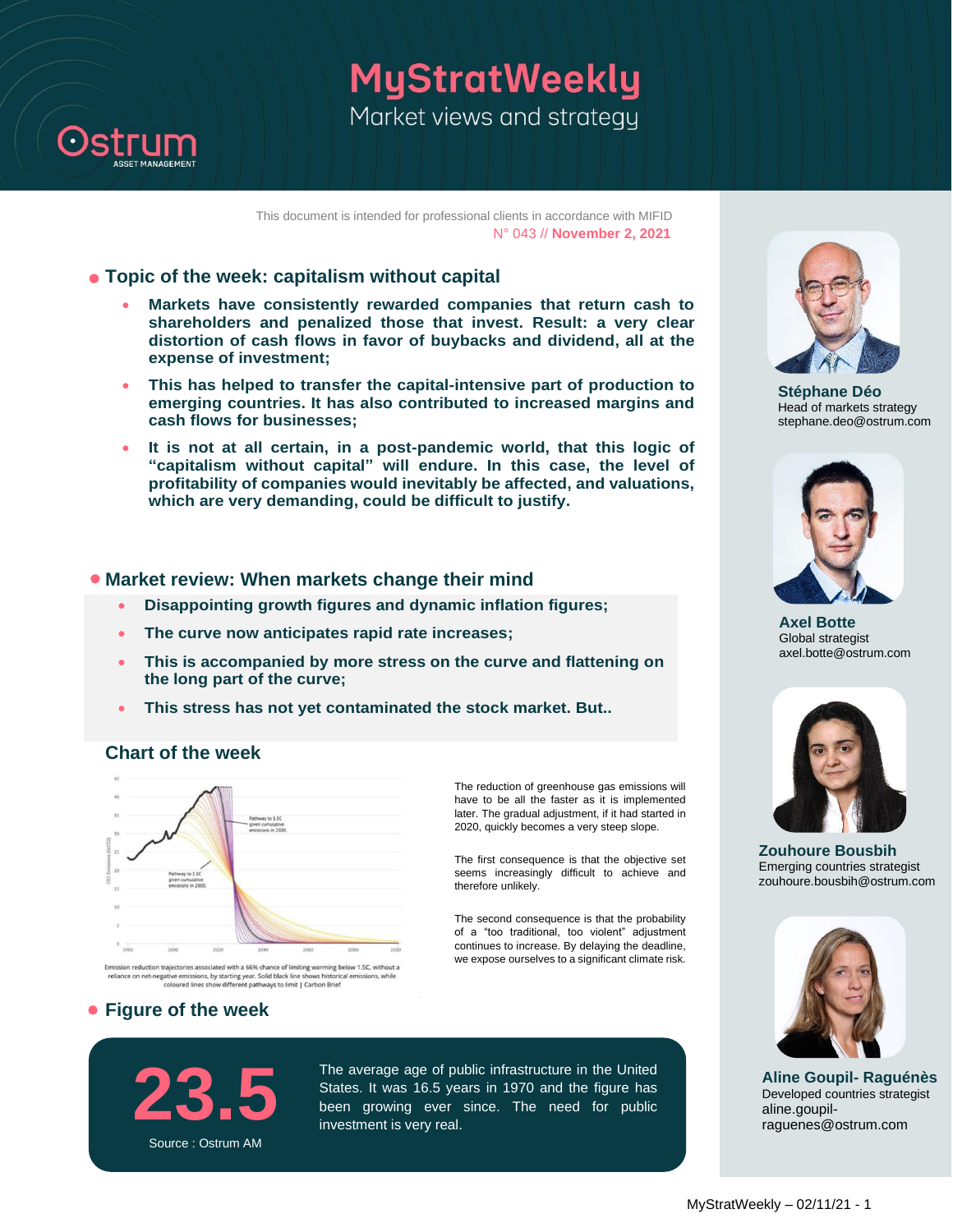**Topic of the week**

# **Capitalism without capital**

**The markets have very clearly rewarded companies that returned their cashflow to shareholders, either in the form of share buybacks or dividends. On the opposite, companies that invest are generally penalized. The incentive is very clear for companies: to get rid of the capital-intensive part of their business, use subcontractors for this, and payback shareholders in the form of share buybacks or dividends. The consequence is significantly higher profit margins. This logic, pushed to the extreme, has led companies to set up complex international production chains, with as an ultimate result the problems of bottlenecks that we are currently experiencing. Perhaps it is time to change logic and return to a world where investment is seen as positive.**

### **What markets want…**

Let's start with a very simple graph. We use three portfolios of S&P stocks that do a lot of share buybacks as well as those that pay large dividends. The relative performance of these three portfolios is unambiguous: they all generated significant and relatively stable outperformance.



The market very clearly rewards companies that return their cash to shareholders.

One might be tempted to argue that this pattern is due to the fact that the companies that make the most share buybacks

or pay the most dividends are the ones that have the most cash flow, and therefore those that are simply the most profitable. While this explanation is indeed valid, it is interesting to note that the Goldman Index of Firms with High Investment Rates and R&D has underperformed the buyback index by 4% per year on average since 1995 and underperformed the dividend index by about 2.5% per year since 2005.

The most relevant explanation is therefore that markets consistently favor the use of cash flows for dividends and buybacks, to the detriment of investment. In fact, the "buybacks" index began to outperform in 2000, when China officially joined the WTO (China joined on December 11, 2001). It seems that from that moment on, the beginning of a frantic globalization, the financial markets encouraged companies to get rid of the capital-intensive part of their business, to use subcontractors for that, and to remunerate the shareholder in the form of share buybacks or dividends.

It's called "capitalism without capital". The idea is simple: the capital-intensive part is often the least profitable in a business model and it should therefore be outsourced. The argument is also valid for industrial employment, which has suffered greatly in developed countries. Emerging countries, and first and foremost China, want to recover this part of the activity as part of their development strategy. This allows companies to improve their cost structure. And the market to conclude that companies that do not participate in the movement and keep heavy investments, are companies that have not understood the meaning of the history. It is then normal for them to be penalized.

Financial markets therefore provide a strong incentive for companies to remain cautious about their investment and return cash to the shareholder.

### **Companies respond**

An academic paper goes one step further (Cf. "A Catering Theory of Dividends", June 2004, The Journal of Finance, Jeffrey Wurgler & Malcolm Baker), showing that when markets reward high-dividend companies, all companies tend to increase these same dividends. The logical result is that CFOs simply respond to market incentives to maximize the market value of their business.

The chart below shows that indeed US companies have significantly increased their total yield over the past quarter century. The "total yield", in strategist's jargon, is the sum of the "dividend yield" (the ratio between paid dividends and market capitalization) and the "buyback yield" (the ratio between share buybacks and market capitalization). The amount of liquidity returned to the shareholder was, on a very recurring basis, to the tune of 5% of the market capitalization, which is more than substantial.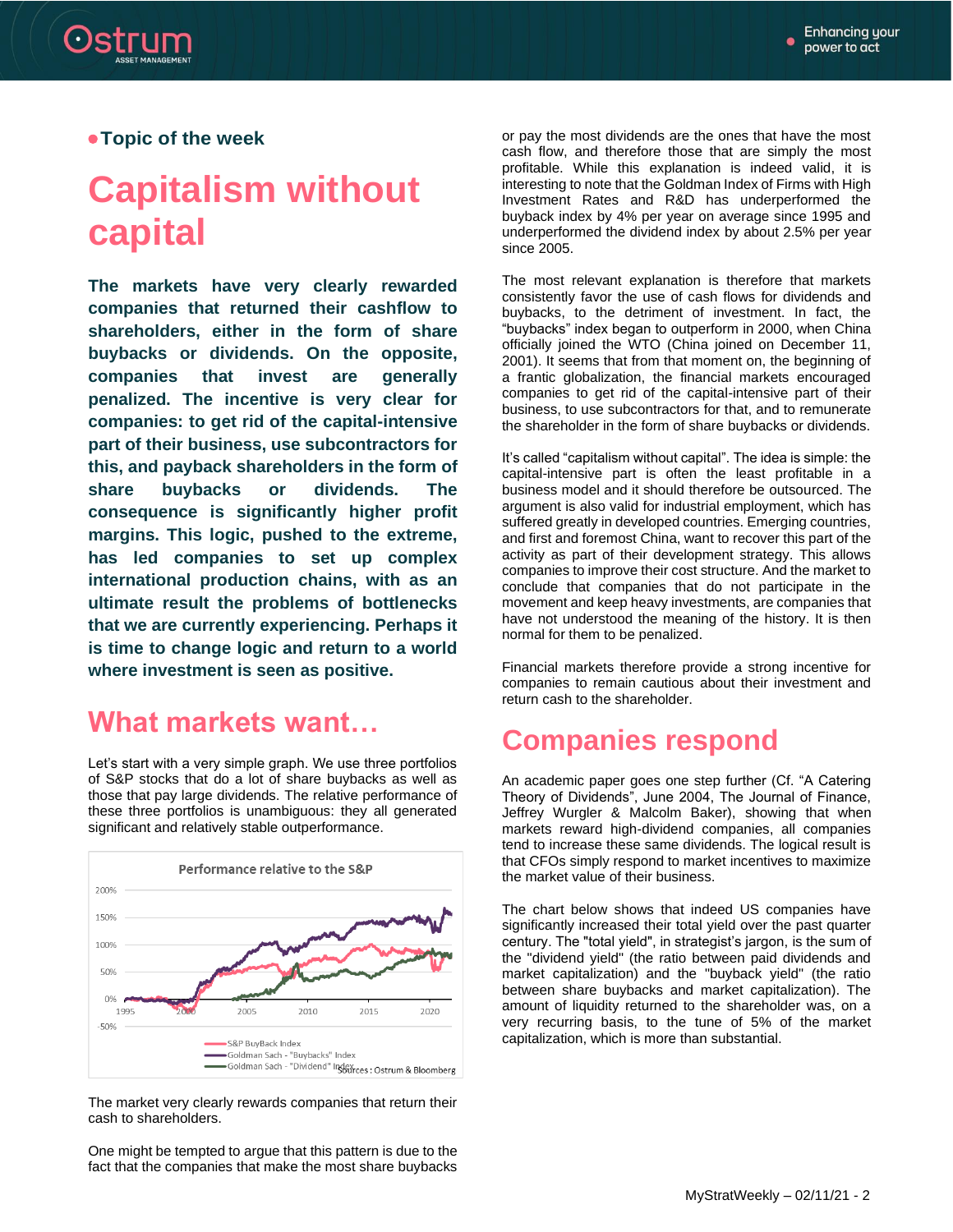



Accordingly, cash flows should be expected to be increasingly used for share buybacks or dividends at the expense of investment. The graph below shows that, indeed, the level of investment in the United States and in Europe has slowed considerably over the past 30 years.



It could be argued that this result is linked to a composition effect, with the lighter investment sectors taking a larger place in the index. That is not the case. The chart below shows the investment-to-sales ratio trend for the S&P 500 and Euro Stoxx sectors.

In the case of the S&P, 8 of the 10 sectors saw their ratio decrease, only the utilities and energy sectors increased. In the case of Euro Stoxx, we get a similar result, with 14 of the 19 sectors having lowered their ratio. Only food, travel, energy, chemical and telecoms have increased.



It is particularly interesting to note that the industrial sector

illustrates our thesis very well. In the industrial sector in the United States, the investment-to-sales ratio has almost halved in the last 30 years! The data, which unfortunately are not as long, in Europe, however, show a decline of a comparable magnitude.



What to do with all that free cash flows if companies manage to operate with a much lower capital stock and less investment needs?

Finally, we can also see this evolution with the ratio between dividends and investment. Unfortunately, reliable data are only available in the case of the United States. The chart below shows the ratio of non-residential investment data (GDP data) to aggregate dividend payment statistics for the economy as a whole. For every dollar of dividend, U.S. companies invested \$2 over the past decade when they had invested \$5 over the 1970s and 1980s.

The change is striking.



### **Too profitable?**

As a result, companies have specialized in the part of their business that is the least capital-consuming and therefore the most profitable.

Again, the figures available for Europe are not reliable enough over several decades, so we use the S&P 500 figures as an illustration. Profit margins have continued to grow and are currently at record levels.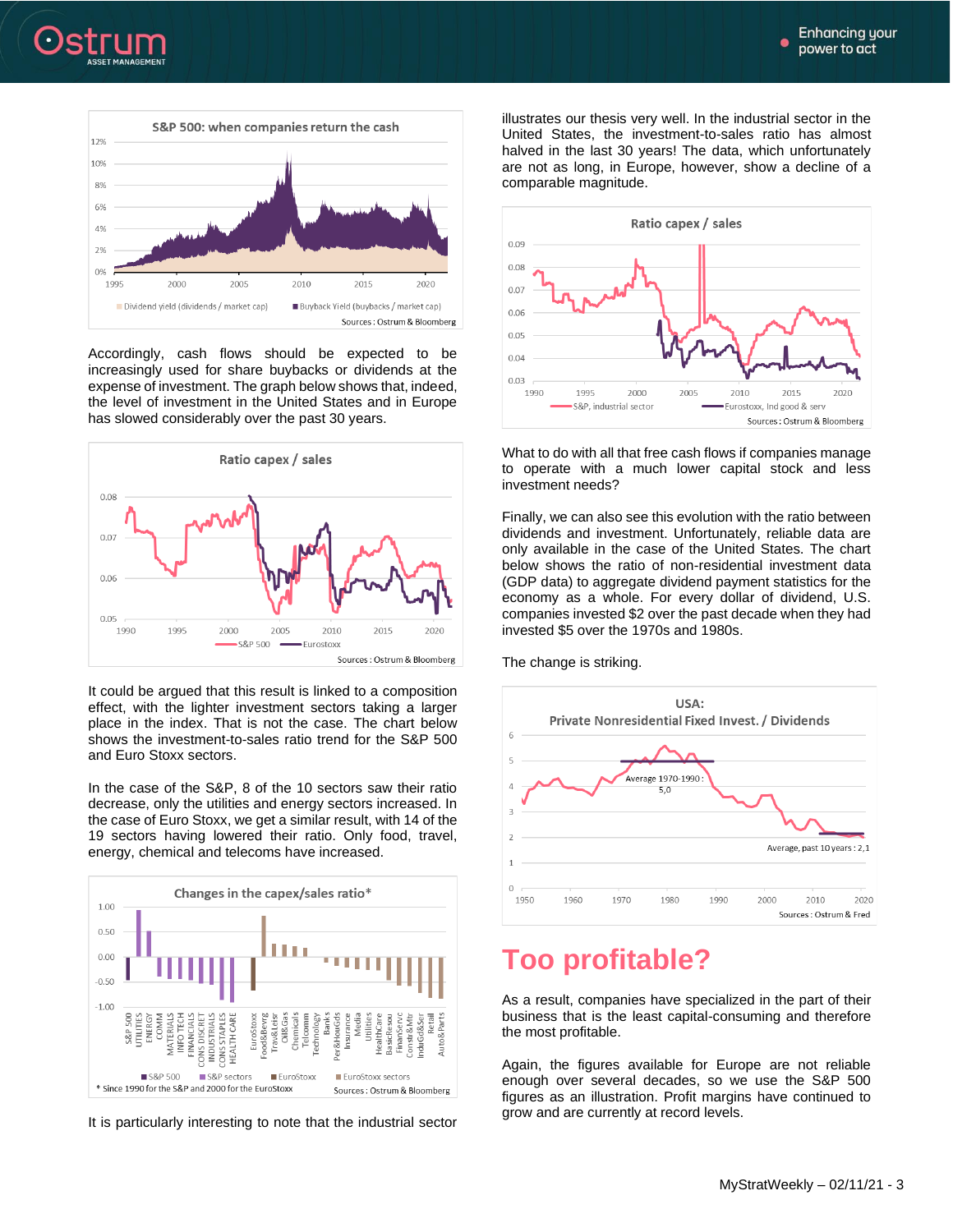



The very low cash consumption makes the dynamic of free cash flow margins even more spectacular.



The dilemma then for any good CFO is to validate investment projects that do not dilute the level of margins. With such comfortable profit margins and high liquidity flows, it is difficult to find investment opportunities that have a marginal return high enough. In the event of margin dilution, markets are generally quick to penalize the company.

Here too it is an incentive to remain extremely parsimonious on investments, and thus to return excess cash to the shareholder.

# **A logic pushed too far?**

The consequence of all this is that many companies have used subcontractors as much as possible. Production chains have become much more efficient, but also much more complex. For example, it is estimated that in order to produce a car, 33 countries participate on average, more than a dozen for an electric bike.

While this trend has improved the profitability of companies in developed countries, it has also generated an unprecedented wave of investment over the past two decades in developing countries. The latter have picked-up the capital-intensive part of production.

Yes, but the quid pro quo is that these production lines are also very fragile. That's what the covid episode showed unambiguously. Production efficiency, and therefore profitability, has therefore been accompanied by increased vulnerability or fragility. This point was not necessarily taken into account completely.

The chart below shows the changing dynamics in international trade. The increase was very strong in the decade 2000-2010 (the one that followed China's entry into the WTO), it was more reserved over the last decade. The progression is tending to fade even more since the Covid episode.



There are three major reasons for this slowdown:

- Transportation costs have increased, pushing up logistics costs on international production lines.
- The cost differential has, in part, faded. For example, the wage differential between Western and Eastern Europe is less extreme than it used to be.
- The risk factor must be taken into account, either in the case of components that pose a safety risk (car brakes for example) or because the production line carries a risk because of its complexity.

### **Conclusion: dilemma**

There was a time, in the last two decades to put it simply, when the interest of markets, companies, and globalization were aligned. The markets wanted companies as capital light as possible to improve their profitability. This has contributed to a very rapid wave of globalization made possible by China's accession to the WTO. If this logic has been pushed too far, as we said earlier, we enter into a conflict of interest.

From a strictly financial point of view, the logic is intact, and the market should continue to favor companies that operate with a lighter balance sheet and limited investment needs. From a more functional point of view, companies, but also states, will probably want to take a step back. The objectives then become divergent. It is not at all certain, in a postpandemic world, that the logic of "capitalism without capital" is tenable. In this case the level of profitability of companies would inevitably be affected. And then the valuations, currently very demanding, could become difficult to justify.

### **Stéphane Déo**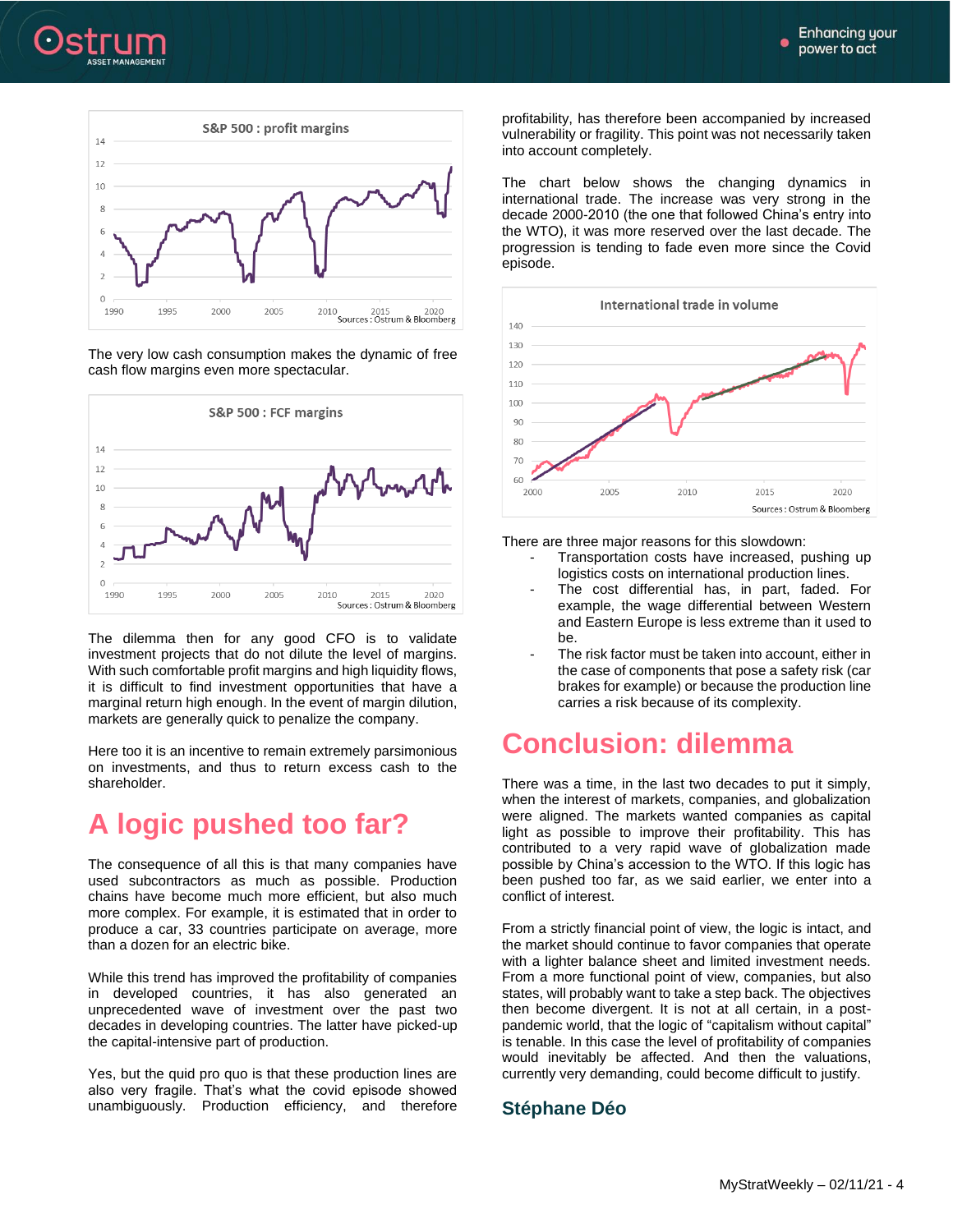

### **Market review**

# **When the markets change their mind**

#### **The inflation outlook forces the curve to anticipate a different rate trajectory.**

Economic figures this week have remained solid even though disappointments continue. US GDP was lower than expected at 2.0%, with a particularly disappointing level of investment. On the other hand, the French GDP was solid, +3.0% over the quarter and the level of activity has already returned almost to the pre-crisis level whereas it took 4 years during the last crisis to correct the decline. The figures therefore remain solid but the indicators of economic surprises, whether global, European or American, are now firmly in negative territory.

Inflation figures, on the other hand, continue to gallop. The "core PCE", an indicator favored by the Fed, was 4.5%, although down, but on levels that remain very high. European inflation rose to 4.1%, with mainly core inflation at 2.1%. This is the first time since 2002 that core inflation has exceeded 2%. It should also be noted that industrial prices in Europe are increasing in the various countries at a rate of 10-15%, which is a dynamic for future prices.

As a result, the curve completely changes its perception of inflation, and correspondingly the trajectory of central bank policy rates. European and US 10-year inflation swaps have gained over 20 bps since the start of the month. The 5-year in 5-year European swap has increased above 2% for the first time in 7 years. The curve is now consistent with an inflation view that remains

This has had a significant impact on the expectations of rate hikes. There were already 10 rate hikes through the world over the month of October. Latest examples, this week the Central Bank of Brazil announced a 125 bps increase, the Bank of Canada announced the end of its QE and brought the prospect of rate hikes closer together.

Christine Lagarde did not announce anything substantial during the ECB press conference, the plan to replace the PEPP will be announced at the 16 December meeting. Despite this, expectations have changed considerably. The future EONIA contract is now expecting positive rates over the 3 months to the end of 2023. This contract moved more than 30 bps over the month! As far as the Fed is concerned, the December 2022 contract expects more than two rate hikes, again with a very rapid change in expectations since the September 22 FOMC.

The short part of the curve therefore steepened considerably in both the United States and Europe. With more aggressive central banks and sluggish growth figures, the long part of the curve flattened out. Deformation of the curve typical of a mature cycle with anticipated rate increases that push the "belly" of the curve upwards, while the long part moves little. We can also note that the 20-30-year part of the Treasury curve has even reversed over the week.

The message sent by the curve is therefore twofold: (1) inflation is more persistent than expected and central banks will be forced to be more aggressive, (2) growth will suffer.

This significant change in curve also resulted in a spread of peripheral yields. Especially Italy where the 10-year spread gained 16bp over the week, while spreads on short parts were also under pressure.

Last symptom, not surprisingly given the movements recorded, the volatility indicators on the curve bounced back. The MOVE (a measure of the expected volatility in the Treasury market) has exceeded 70, a level largely in the first decile of its historical distribution. In Europe, we look at the volatility of swaptions, which also gives us an idea of the stress level of the IF markets. The 10-year-old in 1-year touched 65 while it was at 35 at the beginning of the year. On the other hand, the VIX remained very zen this week, under 18 and the V2X, the equivalent for Europe, under 19. So there is significant market schizophrenia between stress on the curve that is in the top decile of its historical distribution, while stress on equities remains very moderate. Historically this kind of divergence is not tenable and therefore is not sustainable. And in general, the interest rate market contaminates the equity market.

In a context of monetary tightening and sluggish growth, it is indeed likely that the equity markets will be more heckled in the future. While waiting for the season of results remains very good with surprises on the turnover and even more marked on the profits: a sign that the margins have held very well. This is the source of support for the equity market. Nevertheless the season of the results is only a glance in the rearview mirror, the question will quickly arise of the future trajectory of the profits. With very high margin rates, the outlook can only be less euphoric. And the market will then be very vulnerable to stress contamination from the interest rate market.

#### **Stéphane Déo**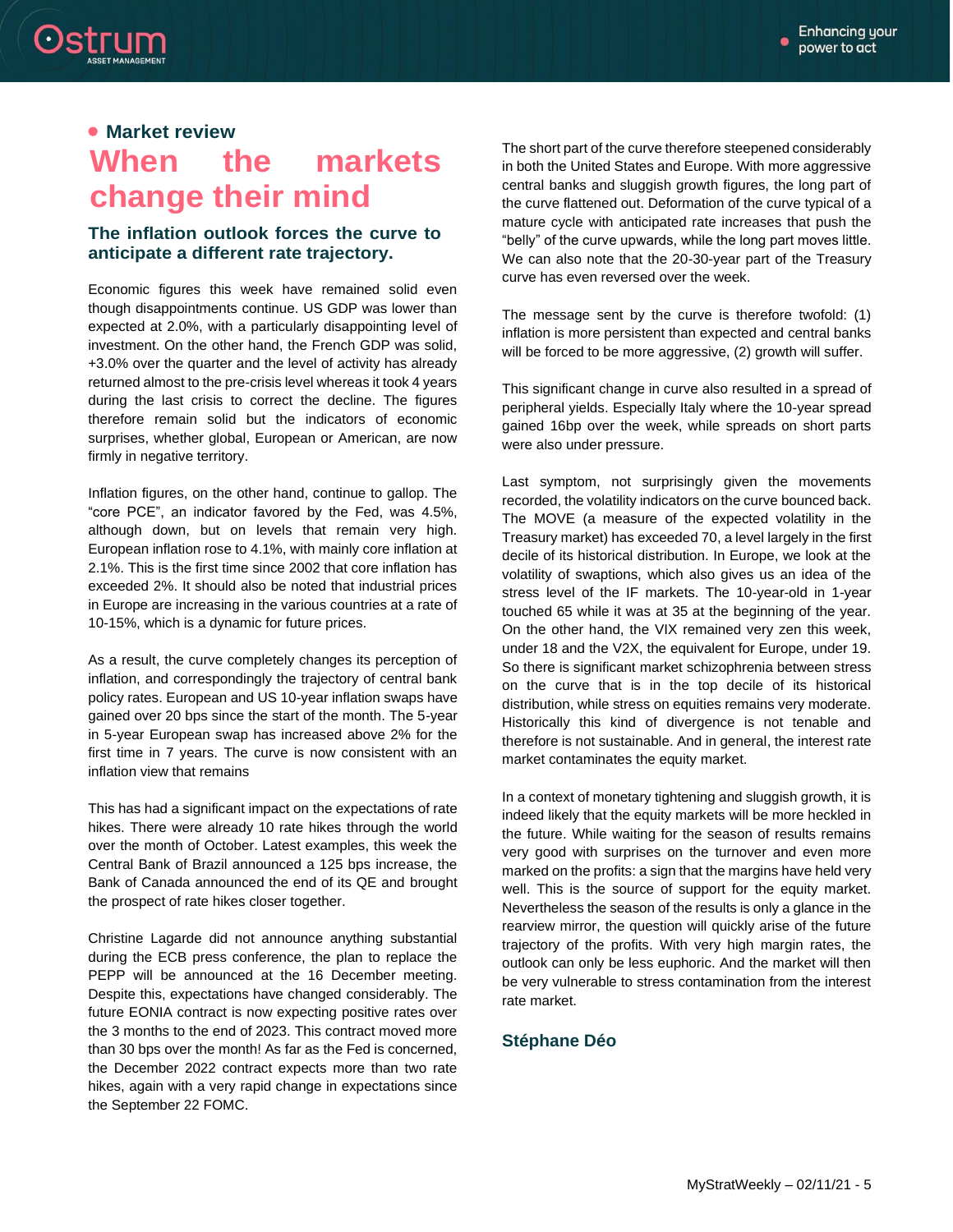### **Main market indicators**

Ostrum

| <b>G4 Government Bonds</b>            | 02-Nov-21 | $-1wk$ (bp)  | $-1m$ (bp) | YTD (bp)       |
|---------------------------------------|-----------|--------------|------------|----------------|
| <b>EUR Bunds 2v</b>                   | $-0.66%$  | $-1$         | $+4$       | $+4$           |
| <b>EUR Bunds 10y</b>                  | $-0.17%$  | $-5$         | $+6$       | $+40$          |
| <b>EUR Bunds 2s10s</b>                | 50 bp     | $-4$         | $+2$       | $+37$          |
| <b>USD Treasuries 2y</b>              | 0.45%     | $+1$         | $+19$      | $+33$          |
| <b>USD Treasuries 10y</b>             | 1.53 %    | $-7$         | $+7$       | $+62$          |
| <b>USD Treasuries 2s10s</b>           | 108 bp    | $-9$         | $-12$      | $+29$          |
| GBP Gilt 10y                          | 1.03 %    | -8           | $+3$       | $+84$          |
| JPY JGB 10y                           | 0.08%     | $-3$         | $+2$       | $+6$           |
| € Sovereign Spreads (10y)             | 02-Nov-21 | $-1$ wk(bp)  | $-1m$ (bp) | YTD (bp)       |
| <b>France</b>                         | 35 bp     | $+1$         | $+0$       | +12            |
| Italy                                 | 124 bp    | $+12$        | $+20$      | $+12$          |
| Spain                                 | 69 bp     | $+5$         | $+5$       | $+8$           |
| <b>Inflation Break-evens (10y)</b>    | 02-Nov-21 | $-1$ wk(bp)  | $-1m$ (bp) | YTD (bp)       |
| EUR OATi (9y)                         | 164 bp    | $+5$         | $+13$      |                |
| <b>USD TIPS</b>                       | 250 bp    | $-19$        | $+12$      | $+51$          |
| <b>GBP Gilt Index-Linked</b>          | 401 bp    | $-10$        | $+20$      | $+101$         |
| <b>EUR Credit Indices</b>             | 02-Nov-21 | $-1wk$ (bp)  | $-1m$ (bp) | YTD (bp)       |
| <b>EUR Corporate Credit OAS</b>       | 88 bp     | $+1$         | $+3$       | -4             |
| <b>EUR Agencies OAS</b>               | 46 bp     | $+3$         | $+3$       | $+5$           |
| <b>EUR Securitized - Covered OAS</b>  | 43 bp     | $+2$         | $+5$       | $+11$          |
| EUR Pan-European High Yield OAS       | 312 bp    | $-12$        | $+3$       | $-46$          |
|                                       |           |              |            |                |
| EUR/USD CDS Indices 5y                | 02-Nov-21 | $-1wk$ (bp)  | $-1m$ (bp) | YTD (bp)       |
| <b>iTraxx IG</b>                      | 51 bp     | $+1$         | 0          | $+3$           |
| iTraxx Crossover                      | 260 bp    | $+6$         | $+1$       | $+19$          |
| <b>CDX IG</b>                         | 52 bp     | $+1$         | $-1$       | $+2$           |
| <b>CDX High Yield</b>                 | 302 bp    | $+4$         | $-2$       | $+8$           |
| <b>Emerging Markets</b>               | 02-Nov-21 | $-1$ wk (bp) | $-1m$ (bp) | YTD (bp)       |
| JPM EMBI Global Div. Spread           | 358 bp    | $+1$         | $-5$       | $+7$           |
| <b>Currencies</b>                     | 02-Nov-21 | $-1wk (%)$   | $-1m$ (%)  | <b>YTD</b> (%) |
| EUR/USD                               | \$1.159   | $-0.09$      | $-0.31$    | $-5.17$        |
| <b>GBP/USD</b>                        | \$1.361   | $-1.13$      | $+0.01$    | $-0.43$        |
| USD/JPY                               | ¥113.78   | $+0.33$      | $-2.5$     | $-9.25$        |
| <b>Commodity Futures</b>              | 02-Nov-21 | $-1wk$ (\$)  | $-1m($)$   | $YTD$ $(\$)$   |
| <b>Crude Brent</b>                    | \$84.4    | $-$1.3$      | \$5.9      | \$33.8         |
| Gold                                  | \$1 788.2 | $-$4.8$      | \$18.6     | $-$110.2$      |
| <b>Equity Market Indices</b>          | 02-Nov-21 | $-1wk (%)$   | $-1m$ (%)  | <b>YTD</b> (%) |
| <b>S&amp;P 500</b>                    | 4 6 31    | 1.22         | 6.28       | 23.28          |
| EuroStoxx 50                          | 4 2 9 7   | 1.73         | 6.48       | 20.95          |
| <b>CAC 40</b>                         | 6933      | 2.46         | 6.37       | 24.88          |
| Nikkei 225                            | 29 5 21   | 1.43         | 2.61       | 7.57           |
| Shanghai Composite                    | 3 506     | $-2.56$      | $-1.75$    | 0.94           |
| <b>VIX - Implied Volatility Index</b> | 16.00     | 0.13         | $-24.35$   | $-29.67$       |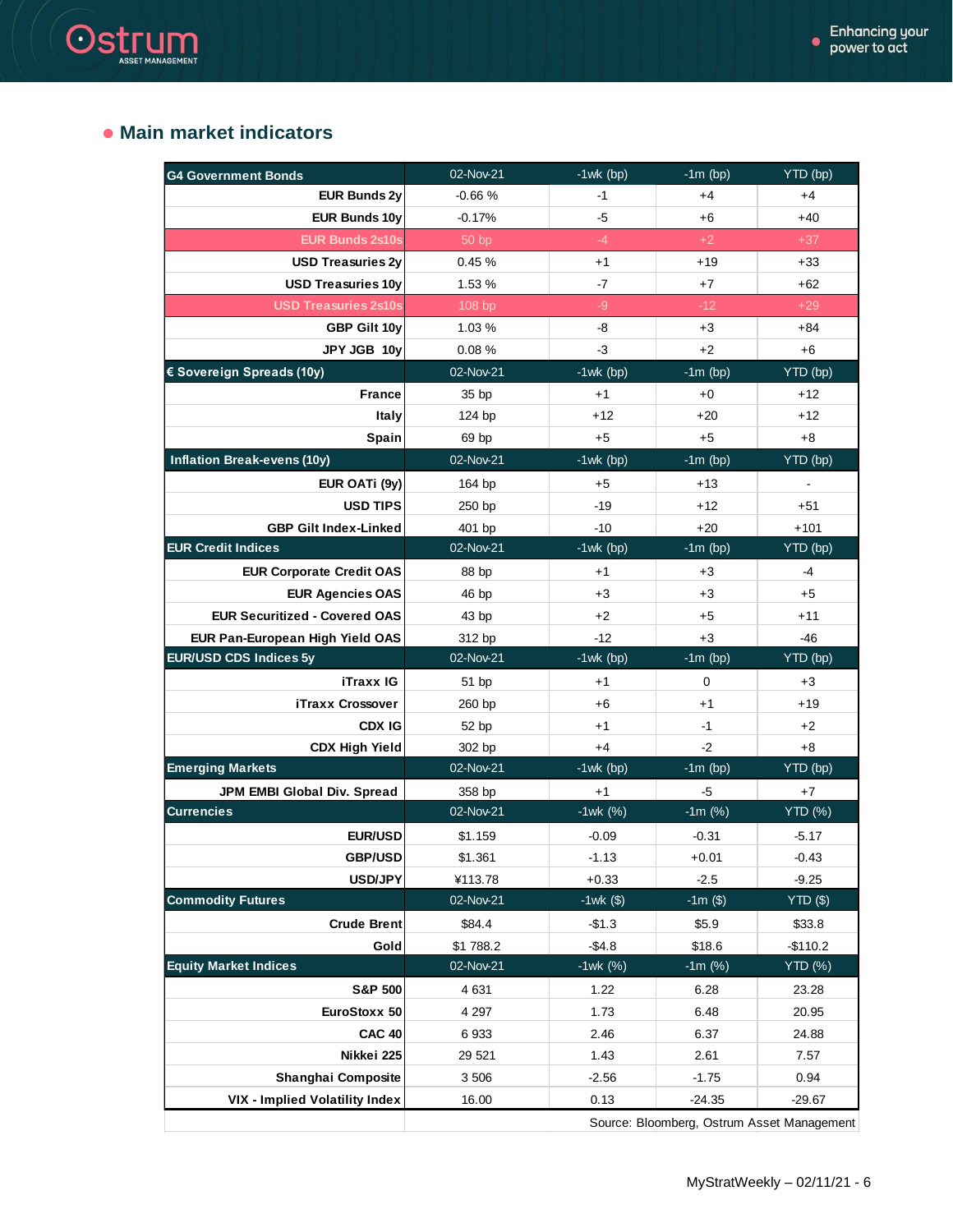

Ostrum

#### **Ostrum Asset Management**

Asset management company regulated by AMF under n° GP-18000014 – Limited company with a share capital of 48 518 602 €. Trade register n°525 192 753 Paris - VAT : FR 93 525 192 753 - Registered Office: 43, avenue Pierre Mendès-France, 75013 Paris - www.ostrum.com This document is intended for professional, in accordance with MIFID. It may not be used for any purpose other than that for which it was conceived and may not be copied, distributed or communicated to third parties, in part or in whole, without the prior written authorization of Ostrum Asset Management.

None of the information contained in this document should be interpreted as having any contractual value. This document is produced purely for the purposes of providing indicative information. This document consists of a presentation created and prepared by Ostrum Asset Management based on sources it considers to be reliable.

Ostrum Asset Management reserves the right to modify the information presented in this document at any time without notice, which under no circumstances constitutes a commitment from Ostrum Asset Management.

The analyses and opinions referenced herein represent the subjective views of the author(s) as referenced, are as of the date shown and are subject to change without prior notice. There can be no assurance that developments will transpire as may be forecasted in this material. This simulation was carried out for indicative purposes, on the basis of hypothetical investments, and does not constitute a contractual agreement from the part of Ostrum Asset Management.

Ostrum Asset Management will not be held responsible for any decision taken or not taken on the basis of the information contained in this document, nor in the use that a third party might make of the information. Figures mentioned refer to previous years. Past performance does not guarantee future results. Any reference to a ranking, a rating or an award provides no guarantee for future performance and is not constant over time. Reference to a ranking and/or an award does not indicate the future performance of the UCITS/AIF or the fund manager.

Under Ostrum Asset Management's social responsibility policy, and in accordance with the treaties signed by the French government, the funds directly managed by Ostrum Asset Management do not invest in any company that manufactures, sells or stocks anti-personnel mines and cluster bombs.

Final version dated 02/11/2021

#### **Natixis Investment Managers**

This material has been provided for information purposes only to investment service providers or other Professional Clients, Qualified or Institutional Investors and, when required by local regulation, only at their written request. This material must not be used with Retail Investors.

**In the E.U**. (outside of the UK and France): Provided by Natixis Investment Managers S.A. or one of its branch offices listed below. Natixis Investment Managers S.A. is a Luxembourg management company that is authorized by the Commission de Surveillance du Secteur Financier and is incorporated under Luxembourg laws and registered under n. B 115843. Registered office of Natixis Investment Managers S.A.: 2, rue Jean Monnet, L-2180 Luxembourg, Grand Duchy of Luxembourg. Italy: Natixis Investment Managers S.A., Succursale Italiana (Bank of Italy Register of Italian Asset Management Companies no 23458.3). Registered office: Via San Clemente 1, 20122 Milan, Italy. Germany: Natixis Investment Managers S.A., Zweigniederlassung Deutschland (Registration number: HRB 88541). Registered office: Im Trutz Frankfurt 55, Westend Carrée, 7. Floor, Frankfurt am Main 60322, Germany. Netherlands: Natixis Investment Managers, Nederlands (Registration number 50774670). Registered office: Stadsplateau 7, 3521AZ Utrecht, the Netherlands. Sweden: Natixis Investment Managers, Nordics Filial (Registration number 516405-9601 - Swedish Companies Registration Office). Registered office: Kungsgatan 48 5tr, Stockholm 111 35, Sweden. Spain: Natixis Investment Managers, Sucursal en España. Serrano n°90, 6th Floor, 28006, Madrid, Spain. Belgium: Natixis Investment Managers S.A., Belgian Branch, Louizalaan 120 Avenue Louise, 1000 Brussel/Bruxelles, Belgium.

**In France**: Provided by Natixis Investment Managers International – a portfolio management company authorized by the Autorité des Marchés Financiers (French Financial Markets Authority - AMF) under no. GP 90-009, and a public limited company (société anonyme) registered in the Paris Trade and Companies Register under no. 329 450 738. Registered office: 43 avenue Pierre Mendès France, 75013 Paris.

**In Switzerland**: Provided for information purposes only by Natixis Investment Managers, Switzerland Sàrl, Rue du Vieux Collège 10, 1204 Geneva, Switzerland or its representative office in Zurich, Schweizergasse 6, 8001 Zürich.

**In the British Isles**: Provided by Natixis Investment Managers UK Limited which is authorised and regulated by the UK Financial Conduct Authority (register no. 190258) - registered office: Natixis Investment Managers UK Limited, One Carter Lane, London, EC4V 5ER. When permitted, the distribution of this material is intended to be made to persons as described as follows: in the United Kingdom: this material is intended to be communicated to and/or directed at investment professionals and professional investors only; in Ireland: this material is intended to be communicated to and/or directed at professional investors only; in Guernsey: this material is intended to be communicated to and/or directed at only financial services providers which hold a license from the Guernsey Financial Services Commission; in Jersey: this material is intended to be communicated to and/or directed at professional investors only; in the Isle of Man: this material is intended to be communicated to and/or directed at only financial services providers which hold a license from the Isle of Man Financial Services Authority or insurers authorised under section 8 of the Insurance Act 2008.

**In the DIFC:** Provided in and from the DIFC financial district by Natixis Investment Managers Middle East (DIFC Branch) which is regulated by the DFSA. Related financial products or services are only available to persons who have sufficient financial experience and understanding to participate in financial markets within the DIFC, and qualify as Professional Clients or Market Counterparties as defined by the DFSA. No other Person should act upon this material. Registered office: Unit L10-02, Level 10 ,ICD Brookfield Place,